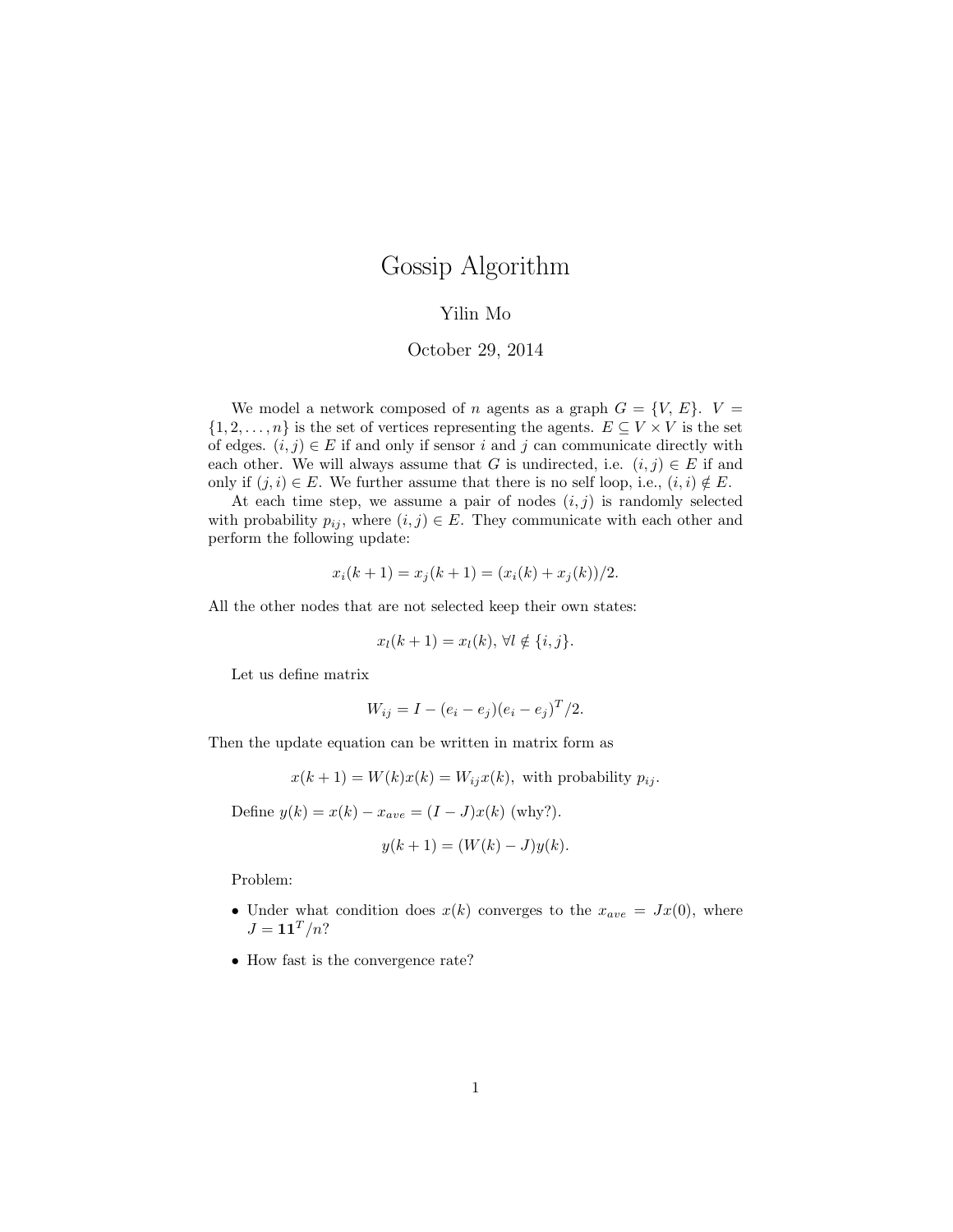### 1 Products of Random Numbers

Let us assume that  $\alpha(k)$  are i.i.d. distributed and define

$$
\beta(k) = \alpha(k) \dots \alpha(0).
$$

1.  $\beta(k)$  converges to 0 almost surely if

$$
P(\lim_{k \to \infty} \beta(k) = 0) = 1.
$$

2.  $\beta(k)$  converges to 0 in  $L_p$  if

$$
\lim_{k \to \infty} \mathbb{E}\beta(k)^p = 0.
$$

The  $\mathcal{L}_p$  convergence rate can be defined as

$$
\rho_p = \sqrt[k]{\mathbb{E}\left(\beta(k)^p\right)}
$$

A special case is convergence in mean square sense:

$$
\lim_{k \to \infty} \mathbb{E}\beta(k)^2 = 0
$$

**Theorem 1.**  $\beta(k)$  converges in  $L_p$  if and only if

$$
\rho_p = \mathbb{E}\left(\alpha(0)^p\right) < 1.
$$

Furthermore,

$$
P\left(\lim_{k\to\infty}\sqrt[k]{\beta(k)}=\exp\left[\mathbb{E}\left(\log\alpha(k)\right)\right]\right)=1.
$$

*Proof.* Since  $\alpha(k)$  are independent of each other,

$$
\mathbb{E}\beta(k)^p = \prod_{t=0}^k \mathbb{E}\alpha(t)^p.
$$

Hence,  $\rho_p = \mathbb{E}\alpha(t)^p$ .

On the other hand,

$$
\log \beta(k) = \sum_{t=0}^{k} \log \alpha(t).
$$

By LLN,

$$
\lim_{k \to \infty} \frac{\log \beta(k)}{k} = \mathbb{E} (\log \alpha(t)), \text{ almost surely}
$$

 $\Box$ 

Let us assume that

$$
\alpha(k) = \begin{cases} 0 & \text{with probability } 0.5\\ 2 & \text{with probability } 0.5 \end{cases}
$$

Then  $\beta(k)$  converges almost surely, but does not converge in  $L_p$ .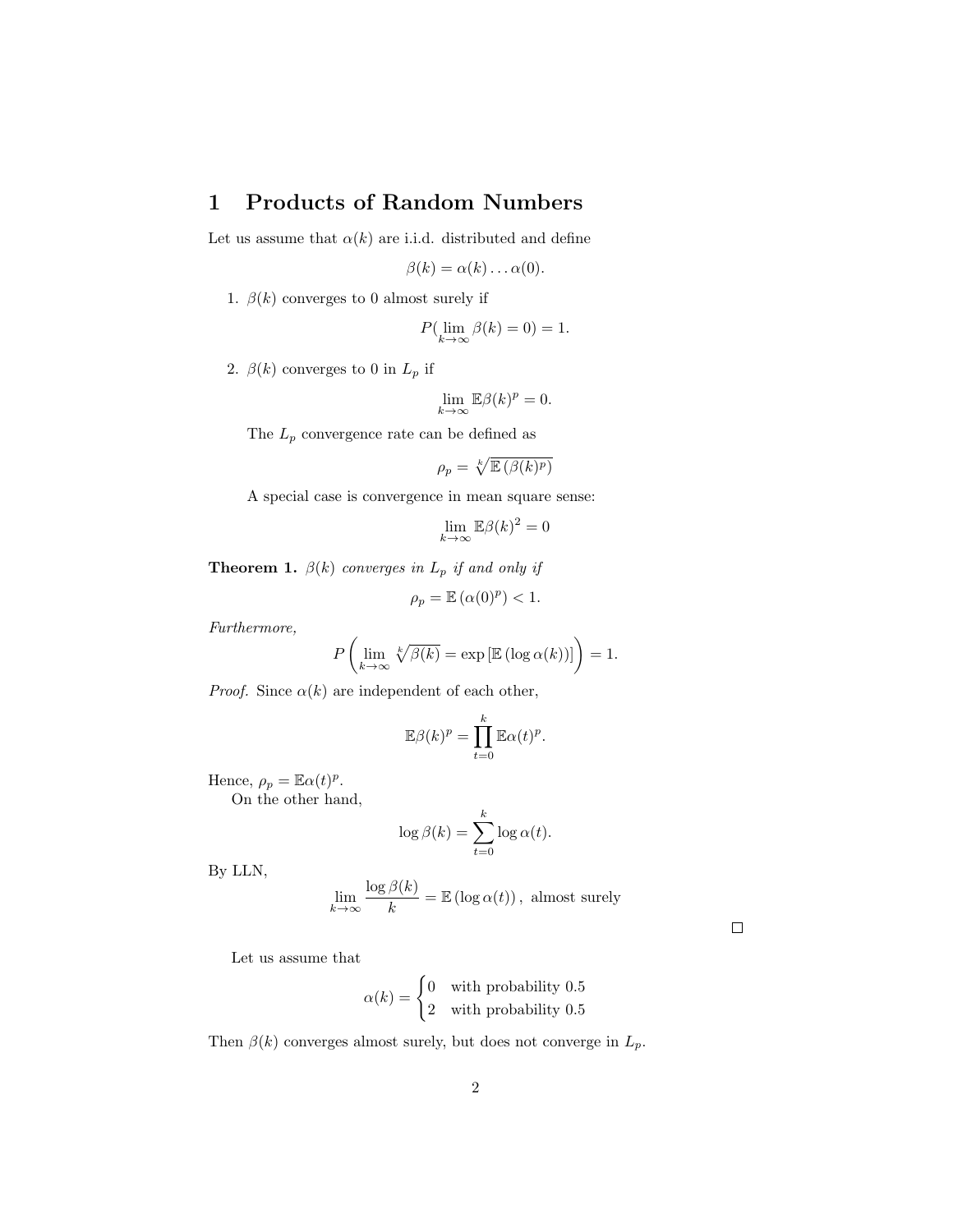## 2 Products of Random Matrices

The following theorem can be seen as a generalization of LLN for noncommutative case

**Theorem 2.** Let  $X(k)$  be i.i.d. distributed, if

$$
\mathbb{E}\left[\max(\log\|X(k)\|,0)\right]<\infty,
$$

then

$$
\lim_{k \to \infty} k^{-1} \log ||X(k)X(k-1)...X(1)|| = \rho_{as},
$$

with probability 1, where  $\rho_{as}$  is defined as

$$
\rho_{as} = \lim_{k \to \infty} k^{-1} \mathbb{E} \left( \log \left\| X(k) X(k-1) \dots X(1) \right\| \right).
$$

For general cases, the almost surely convergence rate  $\rho_{as}$  is still unknown. Now let us consider the mean square convergence rate. First look at the  $W_{ij}$ matrix, we know that

- $\bullet \;\; W_{ij}$  is symmetric.
- $W_{ij} \leq I$ .
- $W_{ij}1 = 1$ .

Define

$$
W \triangleq \mathbb{E}W(k) = \sum_{(i,j)\in E} p_{ij}W_{ij}.
$$

Therefore,

- $W$  is symmetric.
- $W \leq I$ .
- $W1 = 1$ .

Define  $W = W - J$ , then

$$
y(k+1) = (W(k) - J)y(k) \implies \mathbb{E}y(k+1) = \mathcal{W}\mathbb{E}y(k).
$$

Therefore,

$$
\mathbb{E}y(k) = \mathcal{W}^k y(0).
$$

By Jensen's inequality,

$$
\mathbb{E}\|y(k)\|^2 \ge \|\mathbb{E}y(k)\|^2 = \|\mathcal{W}^k y(0)\|^2. \tag{1}
$$

Thus, there exists an  $y(0)$  (which is the eigenvector of  $\lambda_2(W)$ , such that

$$
\mathbb{E}||y(k)||^2 \ge \lambda_2(W)^{2k} ||y(0)||^2
$$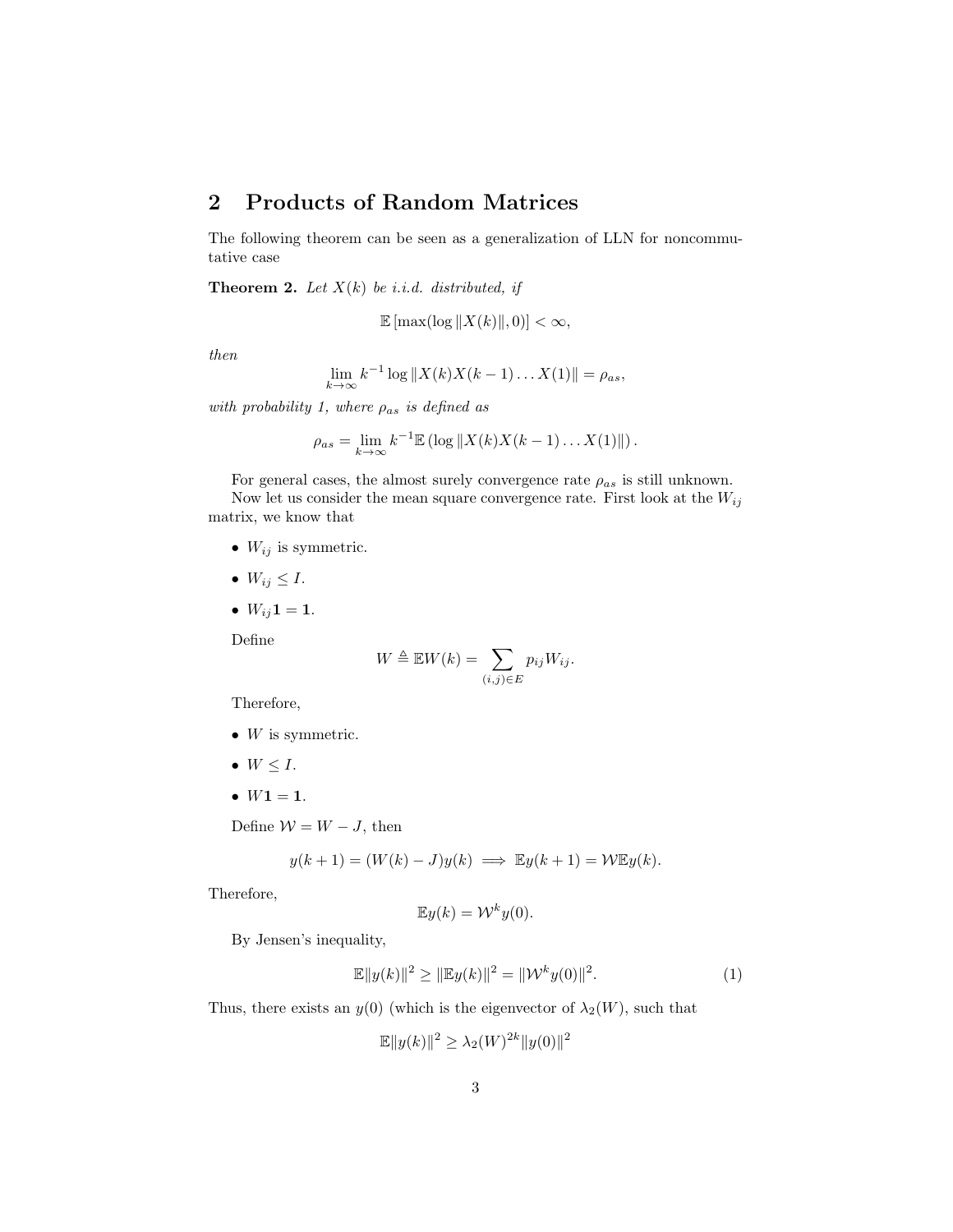On the other hand,

$$
y(k+1)^{T}y(k+1) = y(k)^{T}(W(k) - J)^{2}y(k) = y(k)^{T}(W(k) - J)y(k).
$$

Hence,

$$
\mathbb{E}||y(k+1)||^2 = \mathbb{E}\left[y(k)^T \mathbb{E}((W(k) - J)|y(k))y(k)\right] = \mathbb{E}\left[y(k)^T \mathcal{W}y(k)\right] \le \lambda_2(W)\mathbb{E}||y(k)||^2.
$$
  
Thus,

$$
\mathbb{E}||y(k)||^2 \leq \lambda_2(W)^k ||y(0)||^2.
$$

Hence, the mean square convergence rate satisfies

$$
\lambda_2(W)^2 \le \rho_2 \le \lambda_2(W).
$$

The gossip algorithm converges in the mean square sense if and only if  $\lambda_2(W) < 1.$ 

To get the exact mean square convergence rate, we need to consider

$$
Y(k) = y(k)y(k)^T.
$$

Clearly,

$$
Y(k + 1) = (W(k) – J)Y(k)(W(k) – J).
$$

Hence,

$$
\mathbb{E}Y(k+1) = \sum_{(i,j)\in E} p_{ij}(W_{ij} - J)\mathbb{E}Y(k)(W_{ij} - J).
$$

If we define the operator  $\mathcal{A}:\mathbb{S}_n\to\mathbb{S}_n:$ 

$$
\mathcal{A}(X) = \sum_{(i,j)\in E} p_{ij}(W_{ij} - J)X(W_{ij} - J).
$$

 $\mathcal{A}(X)$  is a linear operator on  $\mathbb{S}_n$ . The mean square convergence rate  $\rho_2$  will be the operator norm of A.

Examples:



Assume that  $p_{12} = 0.5$ ,  $p_{23} = 0.5$ . Hence,

$$
W = \frac{1}{4} \begin{bmatrix} 3 & 1 & 0 \\ 1 & 2 & 1 \\ 0 & 1 & 3 \end{bmatrix}.
$$

The eigenvalues are 1, 0.75, 0.25. The corresponding eigenvectors are

$$
v_1 = \begin{bmatrix} 1 \\ 1 \\ 1 \end{bmatrix}, v_2 = \begin{bmatrix} 1 \\ 0 \\ -1 \end{bmatrix}, v_3 = \begin{bmatrix} -1 \\ 2 \\ -1 \end{bmatrix}.
$$